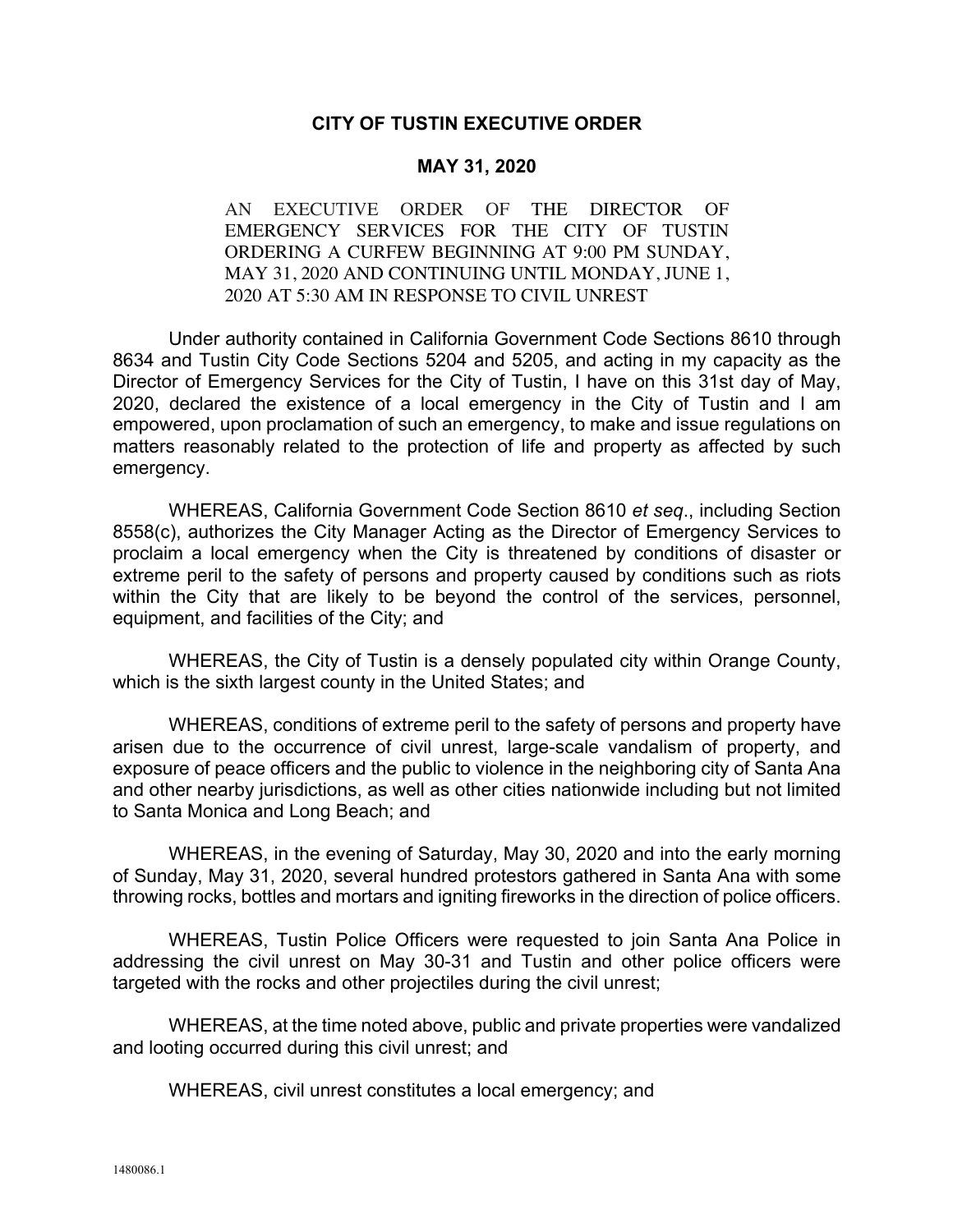WHEREAS, numerous cities in the Southern California area including Santa Ana have imposed curfews to curb the civil unrest so it is proper and prudent for Tustin to similarly impose a curfew to protect the safety of life and property in Tustin and to implement proactive measures to reduce the possibility of civil disobedience, vandalism, looting, and rioting resulting in property damage and threats to the health and safety of the citizens;

WHEREAS, such conditions are beyond the control of the services, personnel, equipment, and facilities of the City of Tustin and require the combined forces of other political subdivisions to combat; and

WHEREAS the Director of Emergency Services in the City of Santa Ana has declared a curfew between the hours of 10:00 PM Sunday, May 31, 2020 and continuing until Monday, June 1, 2020 at 5:00 a.m.; and

WHEREAS, it is imperative to prepare for and respond to civil unrest involving rioting, looting and assaults on property and persons to protect the lives and property of the residents of Tustin; and

WHEREAS, the current circumstances give rise to a City-wide emergency necessitating swift government action to preserve the safety and wellbeing of the citizenry and their property;

WHEREAS, the mobilization of local resources, ability to coordinate interagency response, accelerate procurement of vital supplies, use mutual aid, and allow for future reimbursement by the state and federal governments will be critical to successfully responding to civil unrest; and

WHEREAS, the City Manager, acting as the Director of Emergency Services, has the power to declare a local emergency as authorized by California Government Code Section 8630 and Tustin Municipal Code Sections 5204 and 5205(a)(1), and the authority to make and issue rules and regulations on matters reasonably related to the protection of life and property as affected by such emergency.

## **NOW, THEREFORE, I, MATTHEW S. WEST, THE DIRECTOR OF EMERGENCY SERVICES FOR THE CITY OF TUSTIN, DO HEREBY ISSUE THE FOLLOWING ORDERS TO BECOME EFFECTIVE IMMEDIATELY:**

## SECTION 1.

- A. Nighttime curfew: effective May 31, 2020 at 9:30 p.m. a curfew is imposed in all public places within the City of Tustin and continuing until 5:30 a.m. on Monday, June 1, 2020.
- B. Travel: During this curfew, all persons must not travel on any public street or public place.